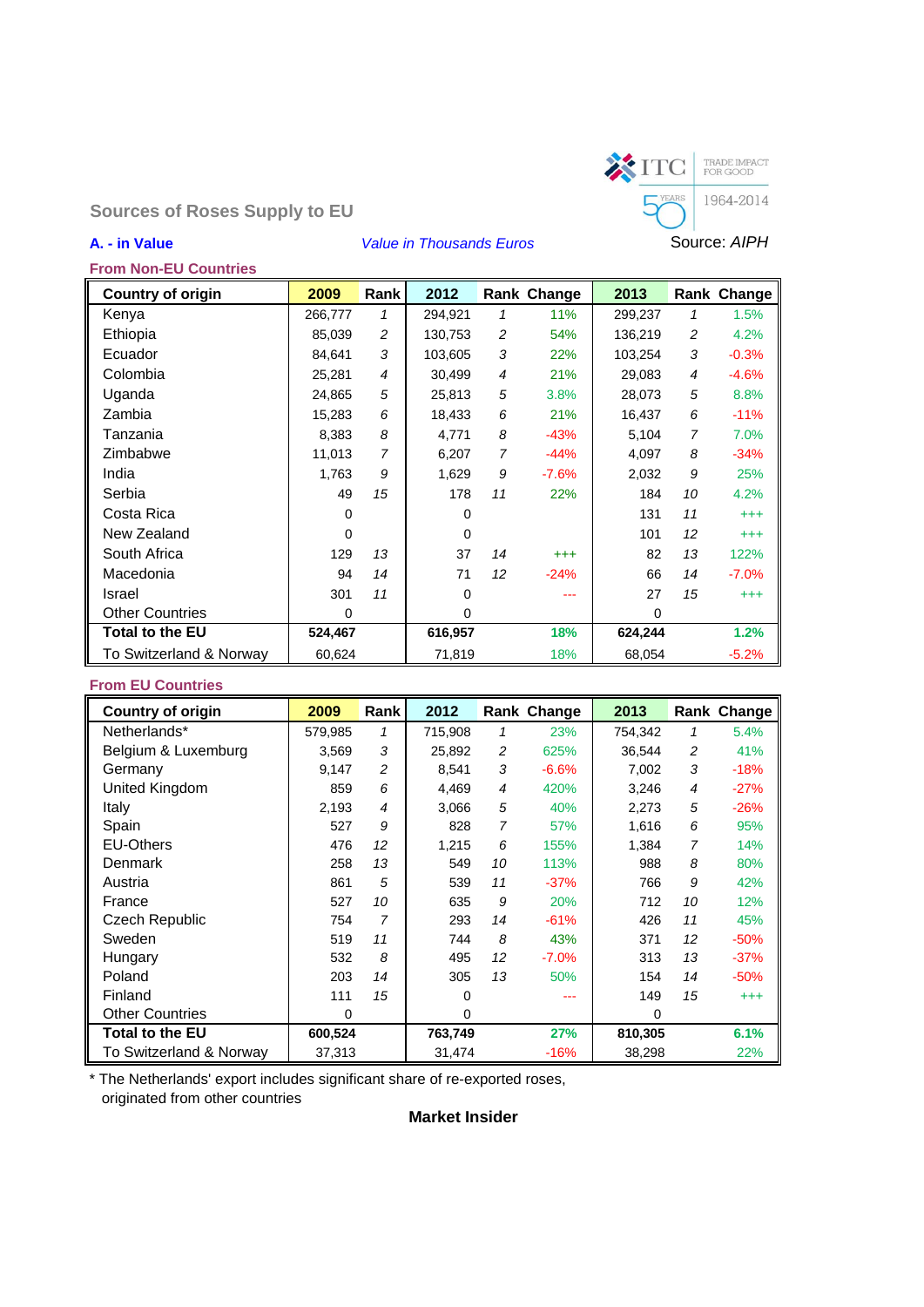#### **Roses Supply to EU** (cont.)

**B. in Unit Quantity** *Quant. in Thousand Stems*

# **From Non-EU Countries Country of origin 2009 Rank 2012 Rank Change 2013 Rank Change** Kenya 2,704,671 *1* 2,640,222 *1* -2.4% 2,594,921 *1* -1.7% Ethiopia 919,147 *2* 1,266,662 *2* 38% 1,359,094 *2* 7.3% Ecuador 275,179 *5* 280,384 *3* 1.9% 291,819 *3* 4.1% Uganda 308,196 *4* 273,814 *4* -11% 290,464 *4* 6.1% Zambia 173,071 *6* 209,103 *5* 21% 216,539 *5* 3.6% Zimbabwe 319,546 *3* 137,979 *6* -57% 105,054 *6* -24% Colombia 80,391 *7* 79,086 *7* -1.6% 73,871 *7* -6.6% Tanzania 77,139 *8* 57,464 *8* -26% 70,237 *8* 22% India 23,061 *9* 11,435 *9* -50% 14,022 *9* 23% Costa Rica 0 0 2,017 *10* +++ Serbia 476 *14* 1,511 *10* 217% 1,769 *11* 17% Macedonia 592 *12* 329 *12* -44% 533 *12* 62% South Africa 511 *13* 176 *14* -66% 441 *13* 151% Mayotte 0 0 378 *14* +++ Morocco 0 258 *13* +++ 258 *15* 0.0% Other Countries 25% 27,711 101,549 1217% 14,841 385% **Total to the EU 4,891,601 5,059,969 3.4% 5,022,236 -0.7% To Norway 0 166,877** 178,669 7.1%

#### **From EU Countries**

| <b>Country of origin</b> | 2009      | Rank         | 2012      |    | Rank Change | 2013      |    | Rank Change |
|--------------------------|-----------|--------------|-----------|----|-------------|-----------|----|-------------|
| Netherlands*             | 1,959,766 | 1            | 2,322,661 | 1  | 19%         | 2,546,718 | 1  | 9.6%        |
| Belgium & Luxemburg      | 13,386    | $\mathbf{3}$ | 206,249   | 2  | 1441%       | 242,163   | 2  | 17%         |
| Germany                  | 37,499    | 2            | 17,008    | 3  | $-55%$      | 17,842    | 3  | 4.9%        |
| United Kingdom           | 1,385     | 10           | 6,998     | 5  | 405%        | 6,412     | 4  | $-8.4%$     |
| Spain                    | 1,526     | 9            | 2,583     | 7  | 69%         | 5,471     | 5  | 112%        |
| Italy                    | 6,831     | 4            | 9,902     | 4  | 45%         | 5,076     | 6  | $-49%$      |
| <b>EU-Others</b>         | 2,191     | 8            | 3,665     | 6  | 67%         | 4,262     | 7  | 16%         |
| Austria                  | 4,633     | 5            | 897       | 11 | $-81%$      | 1,944     | 8  | 117%        |
| France                   | 2,723     | 6            | 1,431     | 9  | $-47%$      | 1,622     | 9  | 13%         |
| Denmark                  | 598       | 14           | 441       | 13 | $-26%$      | 1,419     | 10 | 222%        |
| Sweden                   | 2,343     | 7            | 2,335     | 8  | $-0.3%$     | 1,267     | 11 | $-46%$      |
| Hungary                  | 745       | 12           | 957       | 10 | 28%         | 532       | 11 | $-44%$      |
| Poland                   | 937       | 11           | 617       | 12 | $-34%$      | 503       | 13 | $-18%$      |
| <b>Czech Republic</b>    | 629       | 13           | 188       | 15 | $-70%$      | 421       | 14 | 124%        |
| Finland                  | 274       | 15           | 306       | 14 | 12%         | 259       | 15 | $-15%$      |
| <b>Other Countries</b>   | 0         |              | 0         |    |             | 0         |    |             |
| <b>Total to the EU</b>   | 2,035,761 |              | 2,586,236 |    | 27%         | 2,835,912 |    | 10%         |
| <b>To Norway</b>         | 0         |              | 7,682     |    | $^{+++}$    | 6,493     |    | $-15%$      |

\* The Netherlands' export includes significant share of re-exported roses, originated from other countries

**Market Insider**